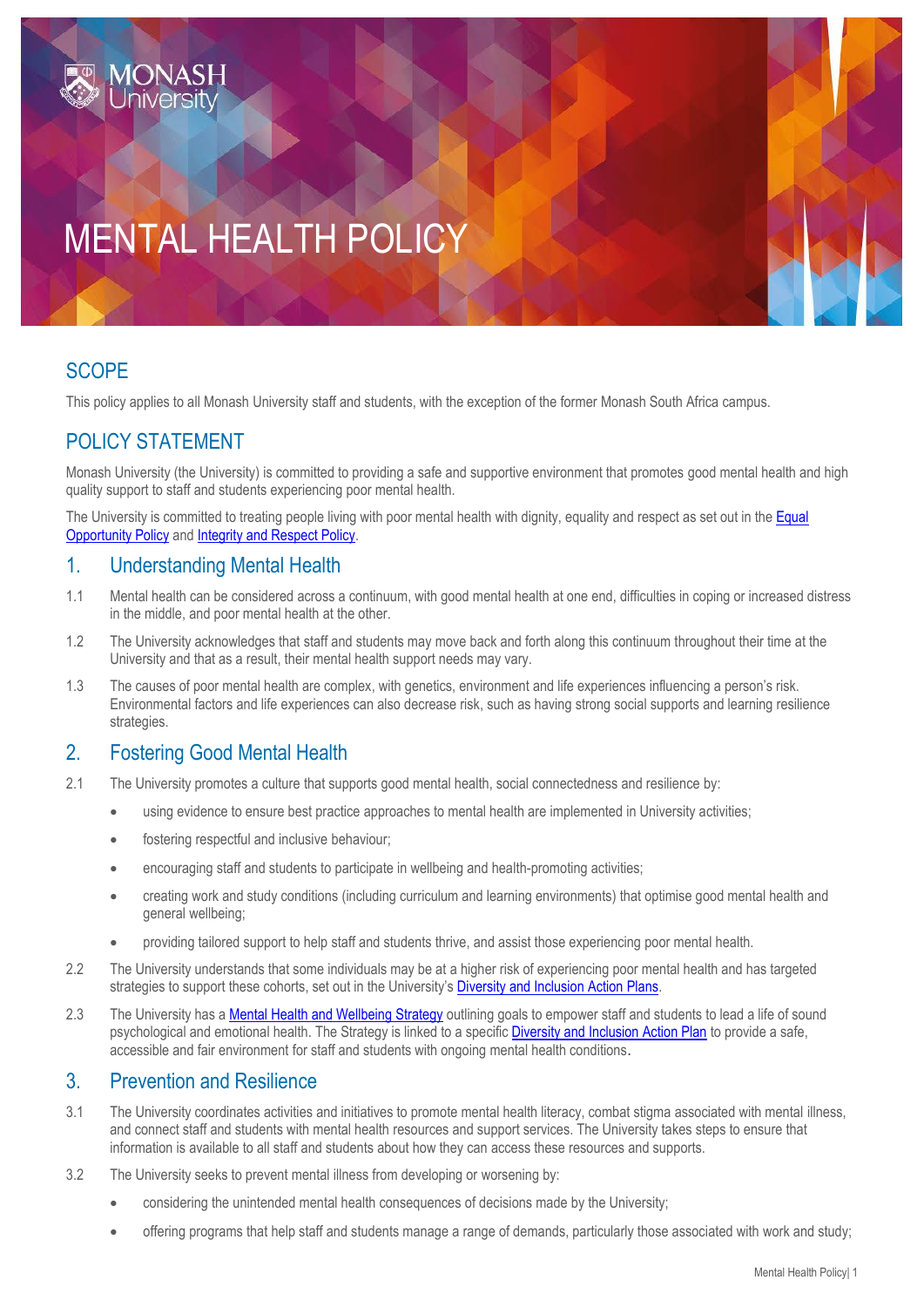- supporting staff and students with disabilities, including mental illness, in its policies, strategies and practices; and
- providing access to broader University support services, such as financial assistance, legal services and child care services and/or connecting them with other services provided by government, private providers and the community.

## 4. Managing Poor Mental Health

- 4.1 The University acknowledges the importance of early intervention in achieving good mental health outcomes and encourages staff and students to seek support if they have concerns or are experiencing poor mental health.
- 4.2 Training is available to supervisors, student-facing staff and students in leadership roles to empower them to sensitively and appropriately engage with staff and students who need mental health support, and to connect them with services.
- 4.3 The University provides inclusive medical and mental health services for staff and students experiencing poor mental health or caring for someone with mental illness.
- 4.4 To connect staff and students with specialist support, the University works with community mental health and other services, such as for sexual assault, domestic violence and drug and alcohol use.

#### 5. Roles and Responsibilities

- 5.1 The Monash University Standing Committee on Mental Health advises the University on mental health issues impacting staff and students and on mental health policy, services and programs. Its membership includes senior officers, medical and mental health practitioners, and students.
- 5.2 All staff and students are responsible for:
	- contributing to a mentally healthy University culture;
	- taking reasonable care of their own mental health and wellbeing; and,
	- taking reasonable care that their actions do not have a negative impact on the health, safety or wellbeing of other staff and students.
- 5.3 Staff who teach, manage or supervise others, and students in leadership roles are responsible for:
	- promoting awareness of this policy and supporting its implementation; and,
	- completing training to understand how to promote a mentally healthy University culture and support people experiencing poor mental health.

## **DEFINITIONS**

| Good mental health    | Good mental health refers to a state of wellbeing in which a person realises their own abilities, can cope<br>with the normal stresses of life, can work productively and is able to make a contribution to their<br>community (Royal Commission Into Victoria's Mental Health System Interim Report, 2019, p. 16) |
|-----------------------|--------------------------------------------------------------------------------------------------------------------------------------------------------------------------------------------------------------------------------------------------------------------------------------------------------------------|
| <b>Mental illness</b> | A medical condition that is characterised by a significant disturbance of thought, mood, perception or<br>memory (Mental Health Act 2014 (Vic)).                                                                                                                                                                   |
| Poor mental health    | Poor mental health is a combined term for referring to mental illness and psychological distress (Royal<br>Commission Into Victoria's Mental Health System Interim Report, 2019, p. 16).                                                                                                                           |

## **GOVERNANCE**

| <b>Supporting procedures</b> | <b>Mental Health Procedure</b>                                                                                                                                                                                     |
|------------------------------|--------------------------------------------------------------------------------------------------------------------------------------------------------------------------------------------------------------------|
| <b>Associated policies</b>   | <b>Assessment and Academic Integrity Policy</b><br><b>Equal Opportunity Policy</b><br><b>Integrity and Respect Policy</b><br><b>Leave and Wellbeing Policy</b><br>Occupational Health, Safety and Wellbeing Policy |
| <b>Related legislation</b>   | Disability Discrimination Act (1992) (Commonwealth)<br>ESOS National Code Standard 6, Overseas students support services<br><b>Equal Opportunity Act 2010 (Vic)</b><br>Fair Work Act 2009                          |